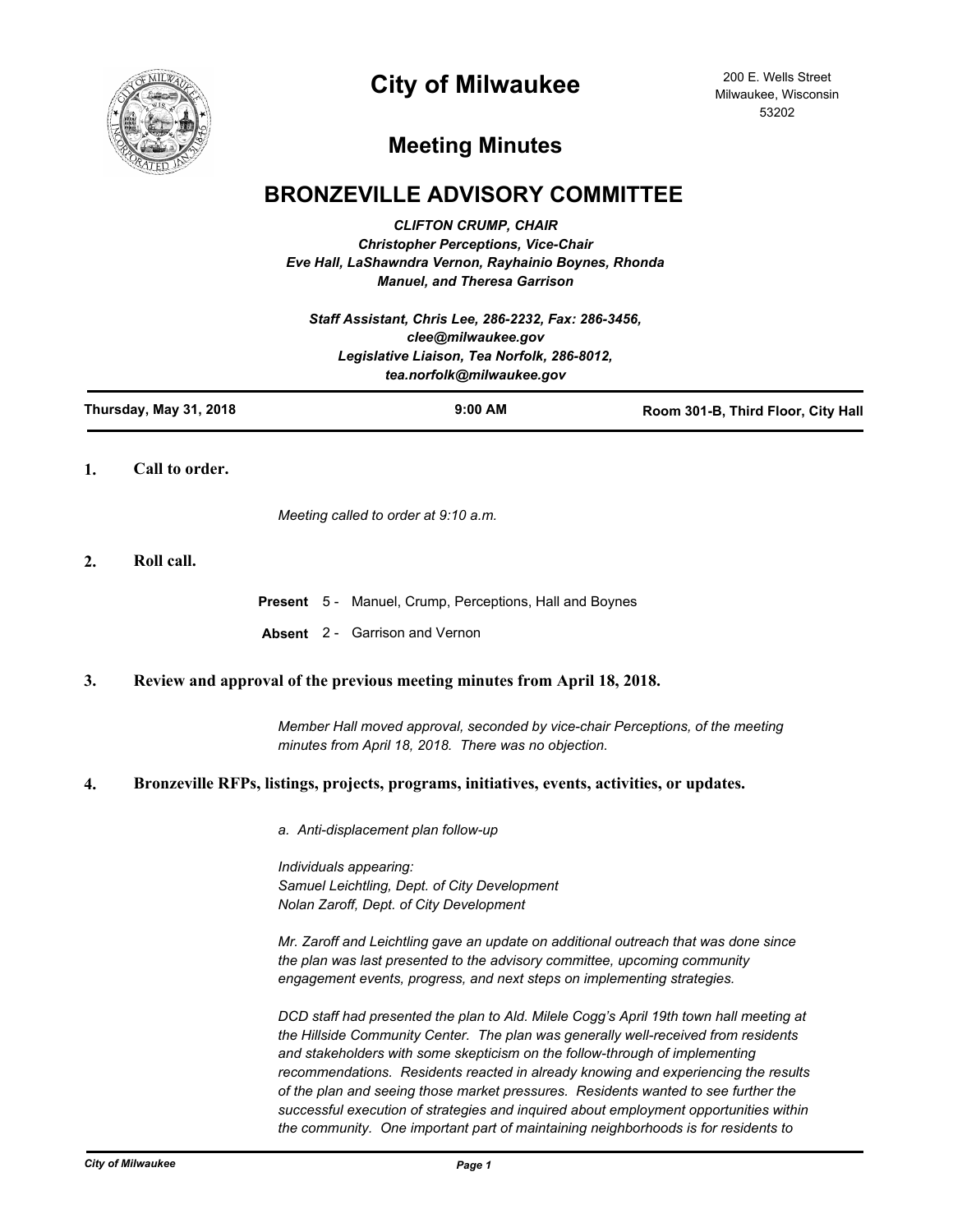*have stable jobs and wages. Staff answered questions, talked about Growing Prosperity, provided information to job resources like Employ Milwaukee, and provided further access information to the full plan.*

*There have also been 4 additional presentation meetings on the plan and the equitable TOD study within the Harambee, King Drive, and Bronzeville neighborhoods. There were an April 24th neighborhood dinner in Harambee, a May 22nd large public meeting at the Welford Sanders Enterprise Center, and a May 23rd Bronzeville update meeting. The plan was used as a tool for discussion and to gage community priorities in these meetings.* 

*Moving forward into the next few months staff will work with Ald. Milele Coggs, Ald. Jose Perez, Mayor's Office and the Metropolitan Milwaukee Fair Housing Council towards a public relations campaign for at-risk residents and provide them information and connection to assistance and resources. As a recommendation in the plan, DCD staff will formally advocate to WHEDA to continue its scoring consideration of low income housing tax credits (valuable City tool to develop mixed-income housing) and anti-displacement development. Low income housing tax credits was a tool used for the Garfield school project and Welford Sanders Lofts. WHEDA will be reviewing its scoring criteria this year. DCD will formally write to WHEDA prior to WHEDA's public commenting deadline of June 1st. More information about the public commenting deadline can be sent to members. Mayor Tom Barrett has pledged for 10,000 affordable units over the next 10 years, which plays into a plan recommendation. The TOD study will ultimately memorialize everything and be completed for Common Council approval in the fall. The plan will be discussed at the Milwaukee Urban League on June 25th.* 

*Chair Crump commented. He is appreciative that DCD staff got crime data from the police department to use as an indicator. There is a sense of concern from residents between 12th St. and Reservoir Ave. and 13th and Brown St. about downtown development extending into their community. The advisory committee can offer letters of support to acquire funds for rehabilitation projects in Bronzeville. DCD should send more information about future anti-displacement plan activities to the advisory committee for its information and participation, if interested.*

*Chair Crump inquired about the area within 12th St. and Reservoir Ave. and 13th and Brown St. being part of the greater downtown area, WHEDA scoring consideration of scattered site residential units for single family homes up to a fourplexes, the number of city-owned properties in Bronzeville, and creative programs towards increasing occupancy for the city housing stock.*

*Member Hall questioned the City's efforts to address declining equity in homes and predatory solicitors.*

#### *Mr. Leichtling replied.*

*The area is in Lindsay Heights, is part of the greater downtown area, and has new construction in the late 1990s and early 2000s. The neighborhood there seems to be more concerned about the declining value of its homes, rather than displacement, and building up equity value in its homes. WHEDA had in the past and should continue having a neighborhood stabilization criteria that helps those projects reusing city-owned tax foreclosures score well. He can follow-up on whether WHEDA considers scattered sites. There have been unique programs that were developed*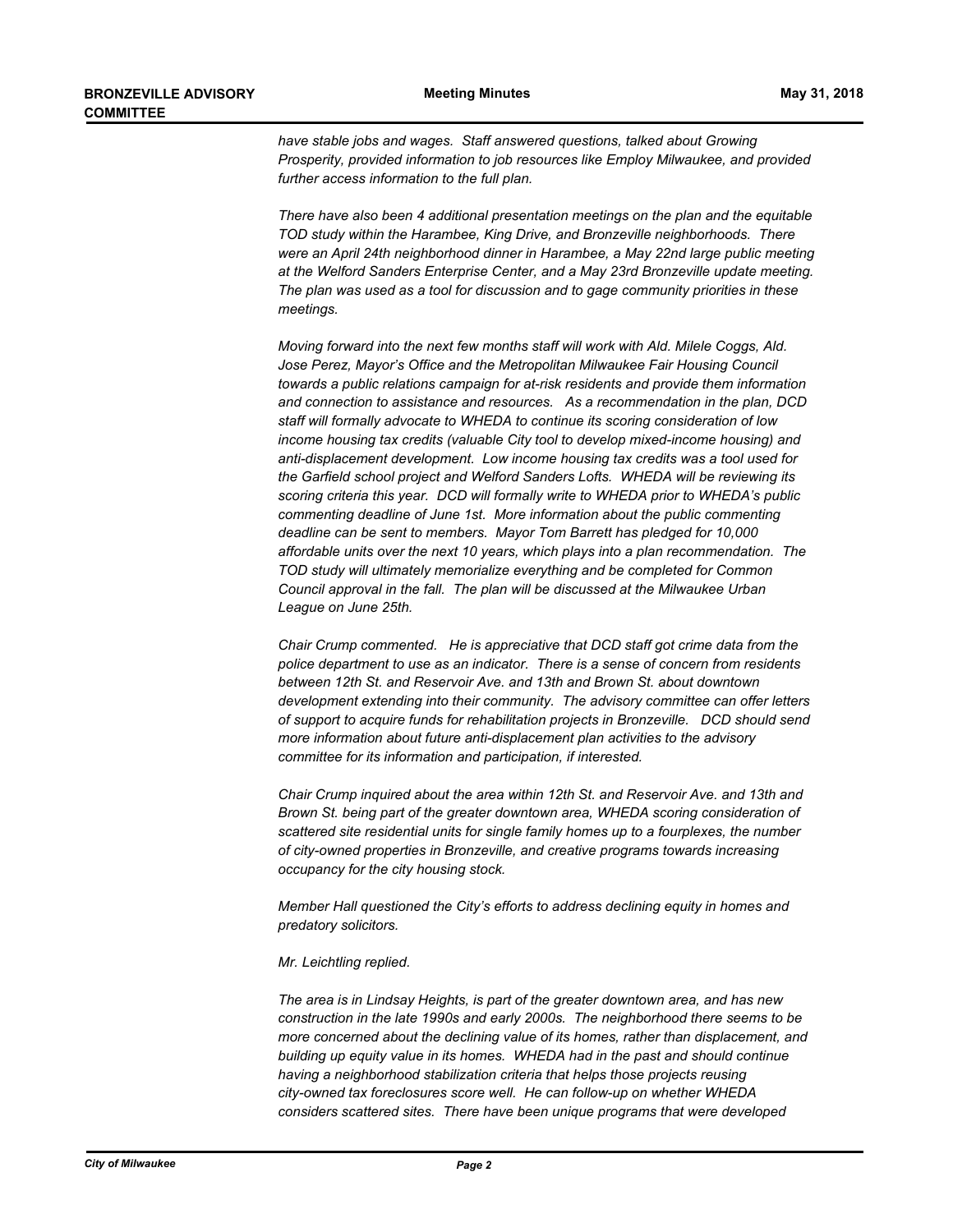*towards increasing occupancy for the city housing stock, much targeting Harambee and Bronzeville. Examples include the Art and Resource Community Hub (ARCH) program, the Challenge Fund for rehabilitation clusters, neighborhood stabilization program, and home buyer assistance program.*

*There are certain things the City can control to address declining home values. Increased marketing and improving lending issues can be done to spur new construction in areas. New construction at market rate in Josey Heights can help increase home values, appraisals, and sales there. There has been interest for new construction there. The problem is not an income problem but a lending problem in justifying the value of a home after a loan is made. The City has a role to play to kick start or improve the market. There is not one simple answer. There are other strategies such as streetscape beautification and revitalization tools. Addressing predatory soliciting can be done through an awareness campaign. There is suspicion of predatory soliciting. DCD will engage the Fair Housing Council regarding predatory soliciting.*

*Mr. Zaroff replied. DCD does have data on city housing stock.*

*b. Milwaukee Bucks arena redevelopment update*

*Individual appearing: Alex Lasry, Milwaukee Bucks*

*Mr. Lasry gave an update. The new arena is about 95 percent done and is anticipated*  to open in August or September. For workforce hiring the project is at 43 percent of *the RPP requirements (34 percent are minorities) and above 30 percent for SBE and DBE contracts for entire district project. The practice facility, medical office building, and garage are open. The apartments are for 100 units above the parking garage. Good City Brewing (local business) is the first selected tenant for the live block with food options and local beer taps. Through the community art program there will be much local art placed inside and around the arena. The entire live block should be completed by late 2018 or early 2019. Partners and developers are still being sought for the other land that is owned around the arena. Concerts are actively being booked.*

*Members questioned opportunity for the local community to tour inside and around the arena, process for live block space opportunities, live- work concept for Milwaukee Bucks employees and city-owned real estate, and arena naming rights.*

*Chair Crump said that a live-work concept should be explored where the City can package its housing that it owns and provide incentives for employees of the Milwaukee Bucks to live around the arena.*

*Mr. Lasry replied. There is possibility to provide a private tour, which has been done. Tours have been done carefully, infrequently, and small in number currently due to the arena still being an active construction site. Members can contact Peter Feigin, Blair Williams (consultant), or himself regarding interest and additional information on live block space opportunities. There are financial obligations that have to be met. Space*  for the live block will be at higher market rates. The live block is more for food and *beverage. There are 38 acres for total development with retail space for the parking garage and new residential building. There can be further exploration on establishing live-work opportunities. Living preferences for employees cannot be controlled, but the Bucks can certainly refer employees to City-owned housing opportunities. The Bucks*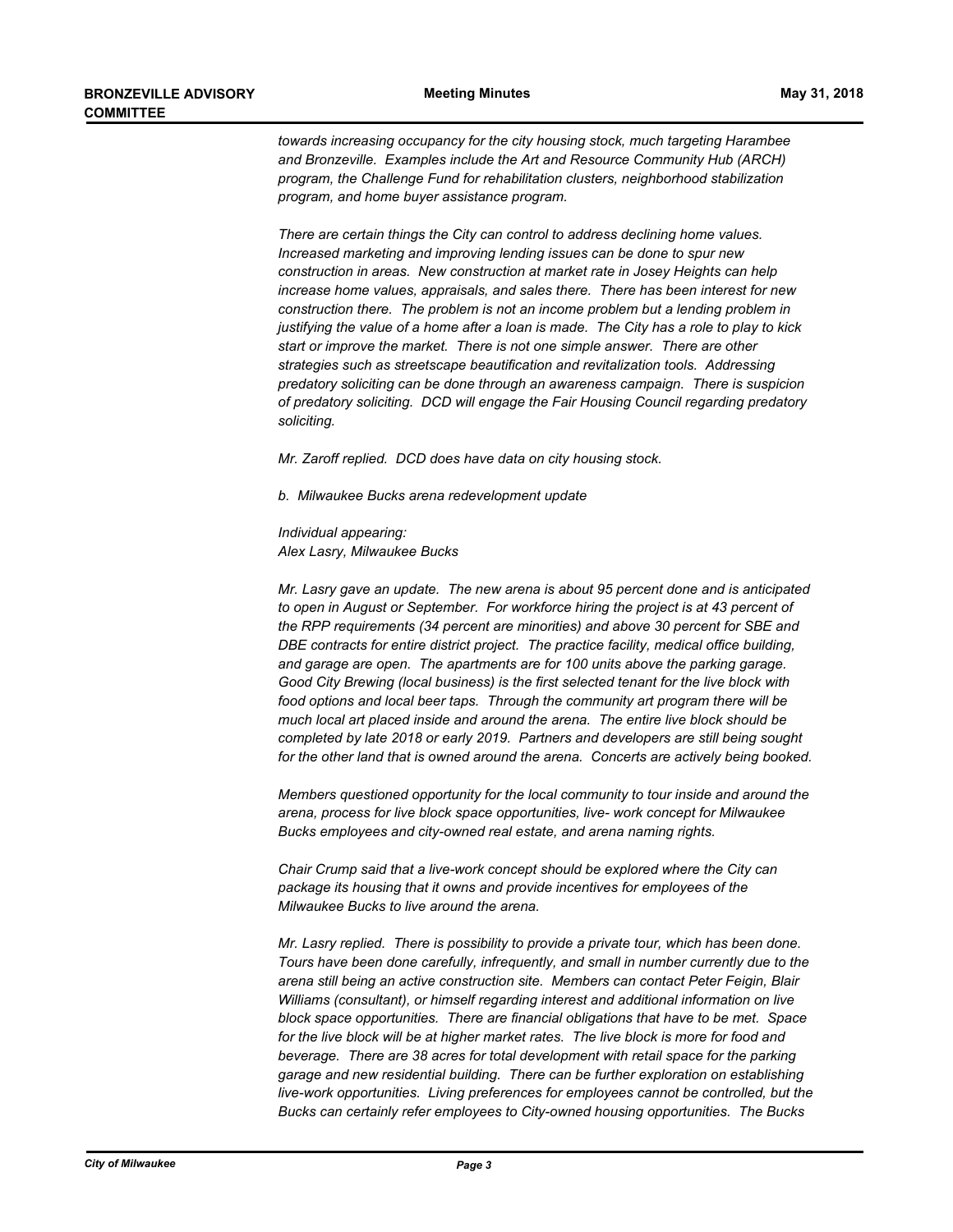*are in the final stages of arena naming rights, an announcement is close, and the name should be known prior to the arena opening.*

*c. Bronzeville pop-up sites*

*Individual appearing: Beth Haskovec, LISC Milwaukee Deshea Agee, Historic King Drive BID*

*Ms. Haskovec gave an overview. She is the commercial corridor and creative place making program officer for LISC. LISC is focused on equitable development and has been looking to acquire two entrepreneur matching programs, Motor City match program from Detroit, MI and MORTAR Program from Cincinnati, OH, to Milwaukee for LISC's Brew City match program. The concept is to provide wrap around services for entrepreneurs to grow within neighborhoods as an anti-displacement strategy. A mini grant was received last fall that enables LISC to do two programs: the pop-up sites and an entrepreneur program at the African American Chamber of Commerce. The entrepreneur program will launch in July with an opening at Gee's Clippers on June 18th, will be a small cohort of 12 to 18 people, and is open to more participants. There will be three pop up shops in Milwaukee. One will be along Cesar Chavez Dr., one in the Wellness Commons building in the Lindsay Heights neighborhood, and one in the former Foot Locker space in Bronzeville on North Ave. LISC has been partnering with the King Dr. BID over the last four months. For the Bronzeville pop up site two businesses (Naturally E Beautiful and Beloved Masterpieces) have applied, were chosen to share the space, and will do a soft opening on June 8th. The former is an African American apparel and accessory retailer and the latter is a paint and sip shop. Both businesses will be receiving training, marketing support, and small grants to build inventory. LISC will track their business goals and connect them to additional resources with the overall goal to permanently place them within the community. There were over 30 applicants, and not everyone could be selected for the pop up site program. LISC is happy to connect those applicants who were not selected to other resources or opportunities. WWBIC is managing the applications and holds the list of applicants. Due to the short nature of the program and long food or beverage licensing requirements, LISC did not consider food business applicants.*

*Mr. Agee added comments. The pop up idea has been around for years. LISC is leading the initiative. Partners are the Milwaukee Urban League, African American Chamber of Commerce, and Chase Bank. The two entrepreneurs for the North Ave. site are energetic and excited. The project is a pilot. The entrepreneurs are supported by their church, Holy Redeemer. The goal is to create a permanent home for the businesses once the pop up term ends. The BID is the lease holder of space and is subletting to the entrepreneurs for one month. The BID lease is a 5-month lease for the space. The businesses have some events planned for every Thursday. There is no liquor license for the paint and sip shop, but there is possibility to acquire a temporary liquor or alcohol license. There is anticipation for a subsequent new business to come into the pop up space for Bronzeville Week. More information about the pop up sites and businesses will be forwarded, including through E-Notification.*

*Member Boynes said that the synergy of the pop up program should be shared or extended to other interested communities, such as Harambee.*

*Member Hall commented. The Bronzeville site location is challenging, one month is*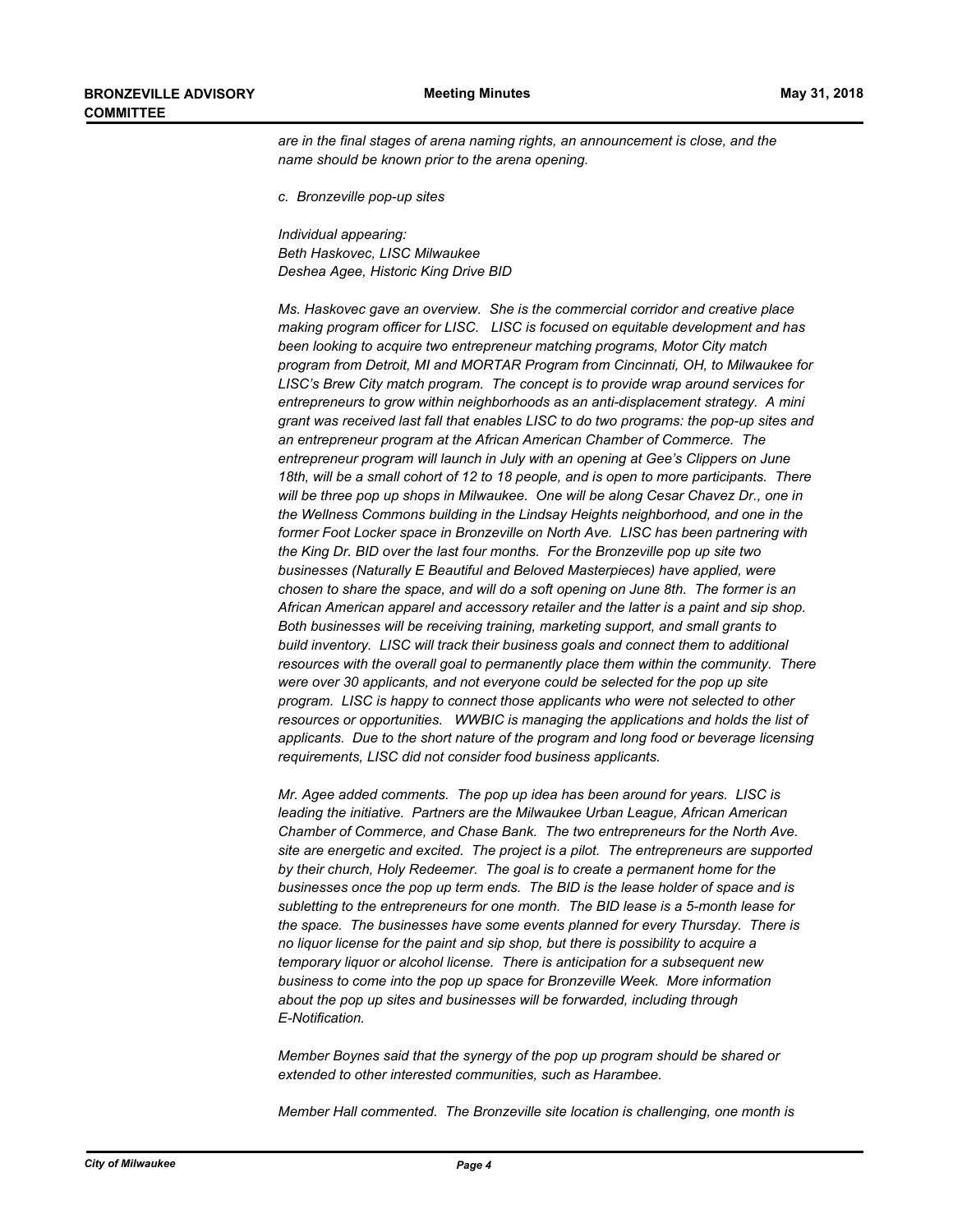*not enough time, and promotion is significant towards the success of the pop up businesses. Hopefully, the Black Holocaust Museum will draw customer traffic to the pop up site.*

*Members inquired about access to the applicant list, location of the Bronzeville site, and evaluation of the pop up businesses.*

*Ms. Haskovec replied. The pilot program is only for Lindsay Heights, Cesar Chavez Dr., and Bronzeville for now. Other pop up spaces are being done, such as through Near West Side Partners and the northwest side of Milwaukee to her knowledge. News of interest in Harambee is new to her, and she is open to share information to other communities. She can forward WWBIC contact information relative to accessing the applicant list. LISC is interested for more information on permanent space opportunities within the community for the program entrepreneurs. There is a pop up MKE face book page. Evaluation of the businesses will be done and will be based on the unique goals and experiences of the businesses. An exit interview will be done with referral to additional resources or opportunities. The pop up program is an entryway into business and wrap around services. Program businesses can continue through other resources, such as with WWBIC and African American Chamber of Commerce. Any promotion through committee members' channels would be appreciated.*

*Mr. Agee replied. The address of the Bronzeville pop up site is 339 W. North Ave. across from the Griot and Milwaukee Urban League. The exposure, promotion, and wrap around services from the program will significantly help the program participants. The program allows the participants to try out, grow their businesses at low costs, gain experience, and receive grants to build inventory. There will be assistance towards possibly finding permanent spaces for the businesses. There will be some dedicated parking to the site at the rear and across the alley at the City-owned parking lot. A hair salon to the east of the space will open up soon, possibly bringing more customer traffic. Subsequent pop up businesses in the second to third rounds may see more customer traction.* 

*Member Perceptions commended those involved with the pop up site program and initiative.*

*d. Reclaiming Vacant Properties Conference recap*

*Member Manuel gave an update. She was responsible for submitting a mobile workshop bus tour consisting of various locations within Bronzeville, the Beerline, and King Dr. Mr. Agee was the speaker on the bus. Participants said that the conference was one of the best conferences that they've attended.*

*Mr. Agee added comments. There were about 27 people on the bus. There were two rounds for the tour. The tour was about 1.5 hours. The tour started at the Midwest Wisconsin Center and onto King Dr., the Griot project, Garfield school redevelopment, and Pete's Fruit Market. The vision of zero vacancy was shared. Philanthropic information was given from Bader Philanthropies. Other stops included Riverworks and the Beerline trail. Walkthroughs were allowed and occurred at various stops. The committee may be able to participate in a tour and play a role in Bronzeville Week for the future. Conversations did not mention charrettes much for Bronzeville, but there was mention of the King Dr. charrette leading to a 5-point charrette. Bronzeville was talked about for about 25 minutes. Participants were positively surprised and liked the*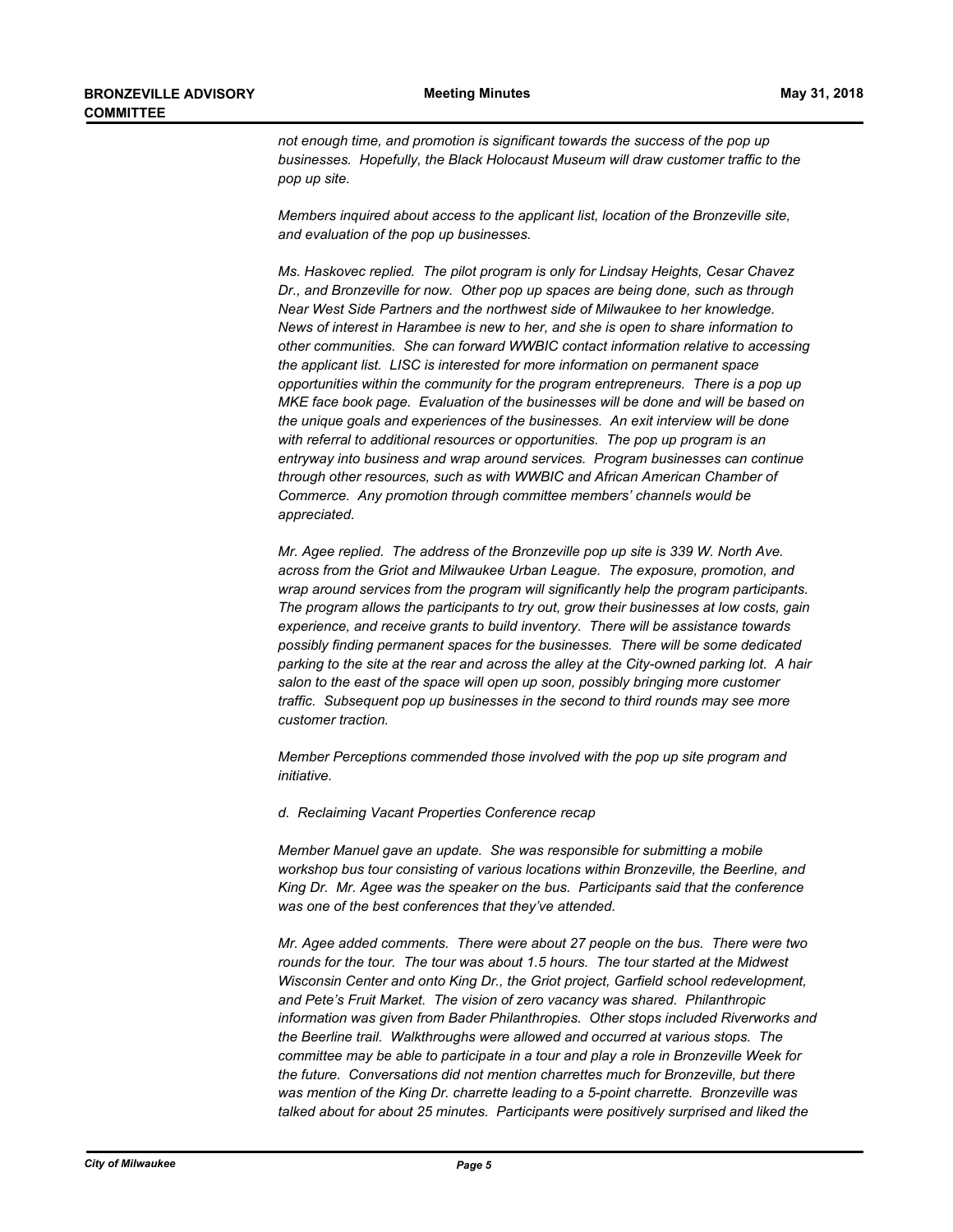*mix of businesses shown and the grocer concept. The luncheon sessions were generally positive with participants from other cities nationally sharing information on their development activities and ideas to improve their communities. Many liked the architectural stock of the buildings shown and the 6500 sq. ft. large Gee's Clippers barber shop.*

*e. Black Arts Fest MKE*

*Chair Crump said that this item should be held.*

*f. Other*

*Ms. Manuel commented on the North Ave. and 7th St. Clear Channel bill board site. An RFP draft was received yesterday and is going through a review process. The RFP should come before the next meeting for review and discussion.*

## **5. Announcements.**

*Mr. Agee made announcements. Ms. Diana Wilkerson is the new Business Outreach Coordinator for the Historic King Drive BID. There will be a team from the Main Street Program doing a focus group discussion next Monday, between 11 a.m. to 2 p.m., regarding King Dr. main streets and Bronzeville. Members are invited to participate in the focus group. Discussion will center on feedback regarding desired businesses, thoughts about King Dr., and changes desired. The goal is to create a strategic plan to implement the main street program.*

*Chair Crump announced seeing a play "Flying West" by the Bronzeville Ensemble. The play was about African Americans moving west before the Jim Crow era and entailed displacement and gentrification. Perhaps he can contact the ensemble to attend the next meeting to present information about upcoming productions and solicit feedback from the committee to help market its events.*

*Member Manuel commented. She has been in communication with the Bronzeville Ensemble for Bronzeville Week and can help assist in requesting them to appear at a future meeting. There has been conversation proposing the ensemble to hold their plays at alternative sites at the neighborhood level to limit costs for the ensemble.*

*Member Hall said that the ensemble took a loss for their last play and concurred about promoting its plays.*

#### **6. Next meeting date and time.**

*a. Wednesday, June 27, 2018, 9 a.m.*

## **7. Agenda items for the next meeting.**

*Possible agenda items are:*

*DCD Commercial Corridor grants RFP on North Avenue and 7th Street Clear Channel billboard site Bronzeville Ensemble upcoming productions*